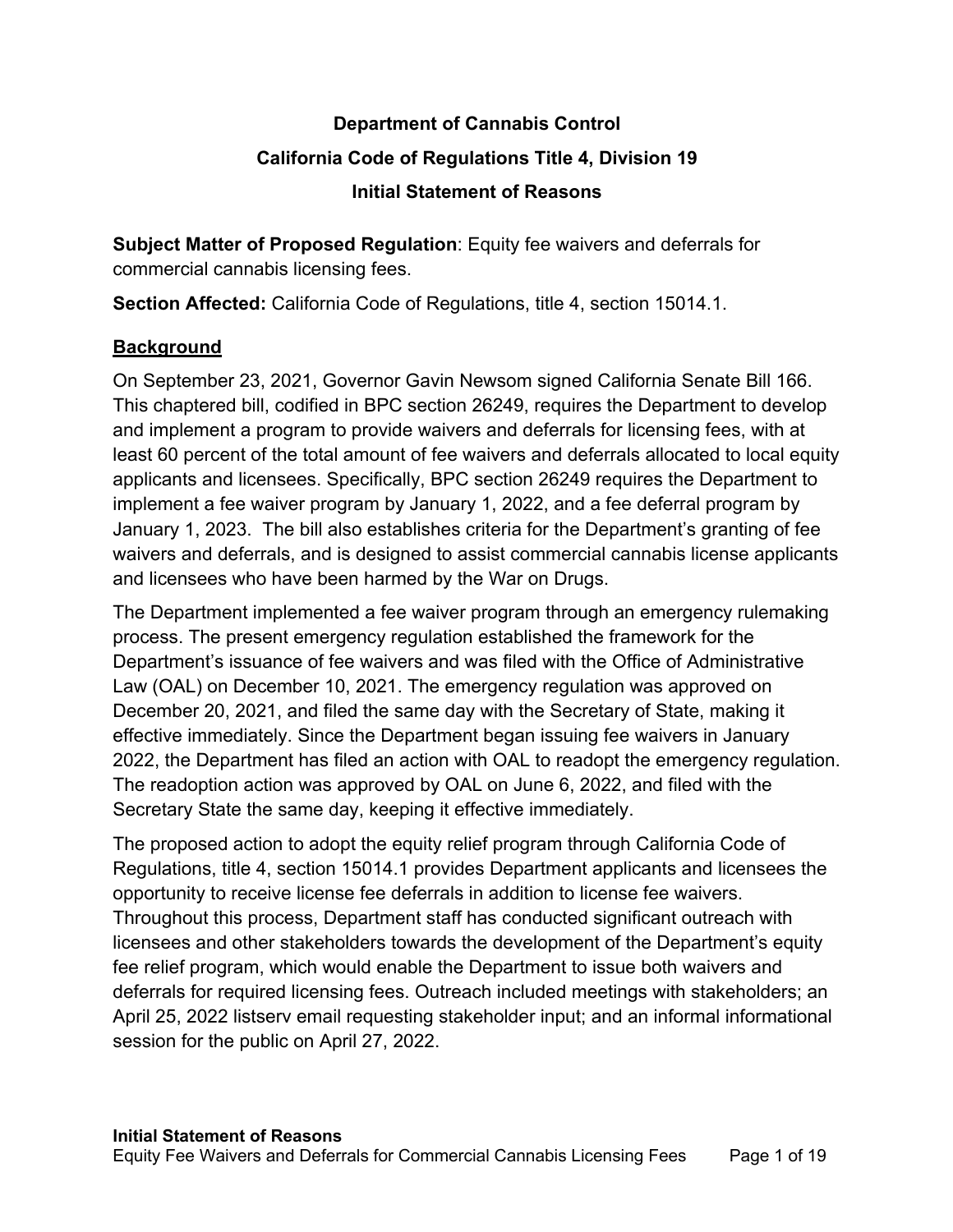# **Statement of Purpose, Problem, Rationale, and Benefits**

Cannabis prohibition and criminalization had a devastating impact to certain populations and communities in California. Individuals convicted of a cannabis offense and their families suffer the long-term consequences of prohibition and criminalization. Such individuals have a more difficult time entering the regulated commercial cannabis industry due, in part, to a lack of access to capital.

Designed to assist people and communities that have been harmed by the War on Drugs, BPC section 26249 facilitates the first statewide cannabis equity fee relief program of its kind in an effort to help disadvantaged cannabis entrepreneurs. Both cannabis businesses in local jurisdictions with local equity programs and those that operate in jurisdictions that do not have local equity programs are eligible for waivers or deferrals of licensing fees from the Department. To be eligible for a fee waiver or deferral from the Department, BPC section 26249 requires applicants and licensees to meet one of the following criteria:

- 1. The applicant or licensee has previously been convicted for a cannabis related violation;
- 2. The applicant or licensee has been arrested for a previous cannabis related violation;
- 3. The applicant or licensee resides in a household whose income is less than or equal to 60 percent of the area median income for the local jurisdiction; or
- 4. The applicant or licensee resides in an area with a population disproportionately impacted by past criminal system policy.

Offering equity fee relief in the form of waivers and deferrals of licensing fees will further the stated intent of MAUCRSA by reducing barriers to licensure in the regulated commercial cannabis industry. Offering fee waivers and deferrals will also aid the state in its goal of eliminating or reducing the illicit cannabis market by bringing more people into the regulated marketplace.

### **Specific Purpose, Necessity, and Rationale for Adoption**

The Department proposes adopting section 15014.1 of Division 19, of title 4, of the California Code of Regulations, as follows.

### Section 15014.1. Equity Fee Relief.

BPC section 26249 requires the Department implement a program to provide equity fee relief in the form of fee waivers and deferrals for licensing fees required by MAUCRSA and its implementing regulations. Accordingly, the Department proposes to adopt section 15014.1 to establish the process for a commercial cannabis business applicant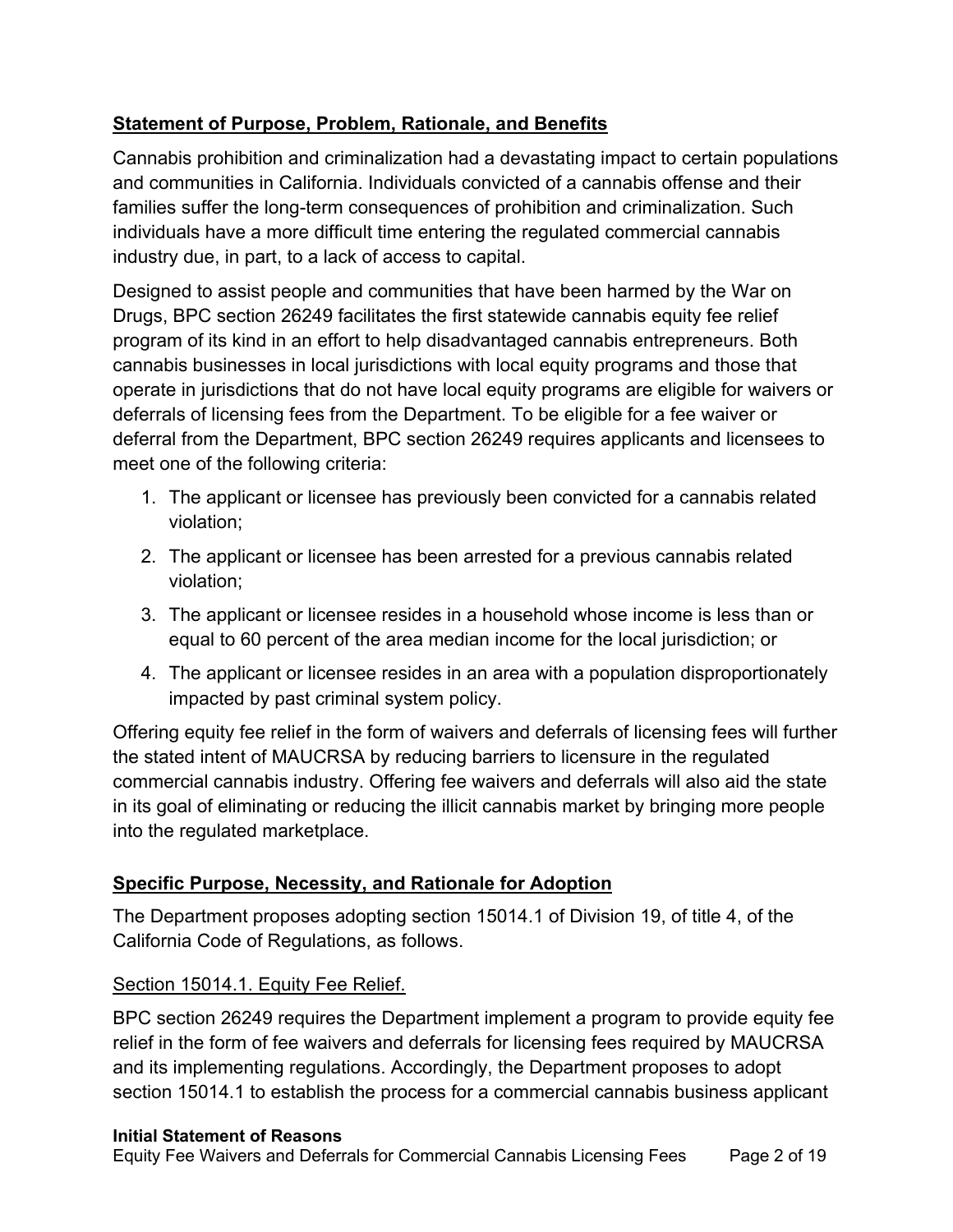or licensee to request equity fee relief in the form of waivers or deferrals of licensing fees.

Proposed subsection (a) identifies the definitions that are applicable to the section. Specifically, proposed subsection (a)(1) defines "qualified equity applicant or licensee" as a person who is an owner in a commercial cannabis business pursuant to section 15003(a). BPC 26249(c)(2) requires that equity applicants or licensees own no less than 50 percent of the commercial cannabis business. For consistency and clarity, the Department determined that a definition consistent with the ownership interest defined in 15003(a), which is an aggregate ownership interest of 20 percent or more, was necessary to inform the regulated public that equity applicants or licensees must hold an equity interest in the commercial cannabis business. This definition also ensures that prospective equity fee relief requestors are aware that they must have at least one owner that meets certain qualifying criteria to be eligible for equity fee relief under the Department's equity fee relief program.

Proposed subsection  $(a)(1)(A)$  further clarifies that one mechanism for equity applicants or licensees to be eligible for equity fee relief is to be a verified equity applicant or licensee in a jurisdiction with a local equity program as defined in subsection (a)(2). This clarification is a necessary restatement of the provisions of BPC 26249(c)(1)(A), which recognizes those applicants and licensees that are participants of their local jurisdiction's local equity programs may qualify for equity fee relief if certain conditions are satisfied.

Proposed subsection (a)(1)(B) clarifies that applicants or licensees who qualify under the provisions of subsection (d) are eligible for equity fee relief. BPC 26249(b)(2) requires that 60 percent of the total dollar amount of fee waivers and deferrals pursuant to the Department's equity fee relief program to be allocated to applicants and licensees in local jurisdictions with local equity programs, that are locally verified equity applicants and licensees; and local applicants and licensees that are in local jurisdictions without equity programs. This definition is necessary for clarity, as it not only clearly indicates what applicants or licensees may be considered for equity fee relief, but it restates the considerations of BPC 26249(c)(1)(B), which provides that applicants and licensees in local jurisdictions without local equity programs may qualify for equity fee relief if they meet certain conditions. Significantly, the Department recognized that there may be applicants or licensees that meet the criteria of subsection (d) but are not active participants of their jurisdiction's local equity program. This definition ensures that compliant applicants and licensees that are not active participants of their jurisdiction's local equity program, may also qualify for equity fee relief under the Department's program if certain conditions are met; equity fee relief would be issued from the funds not included as part of the 60 percent required to be allocated to specific applicants and licensees.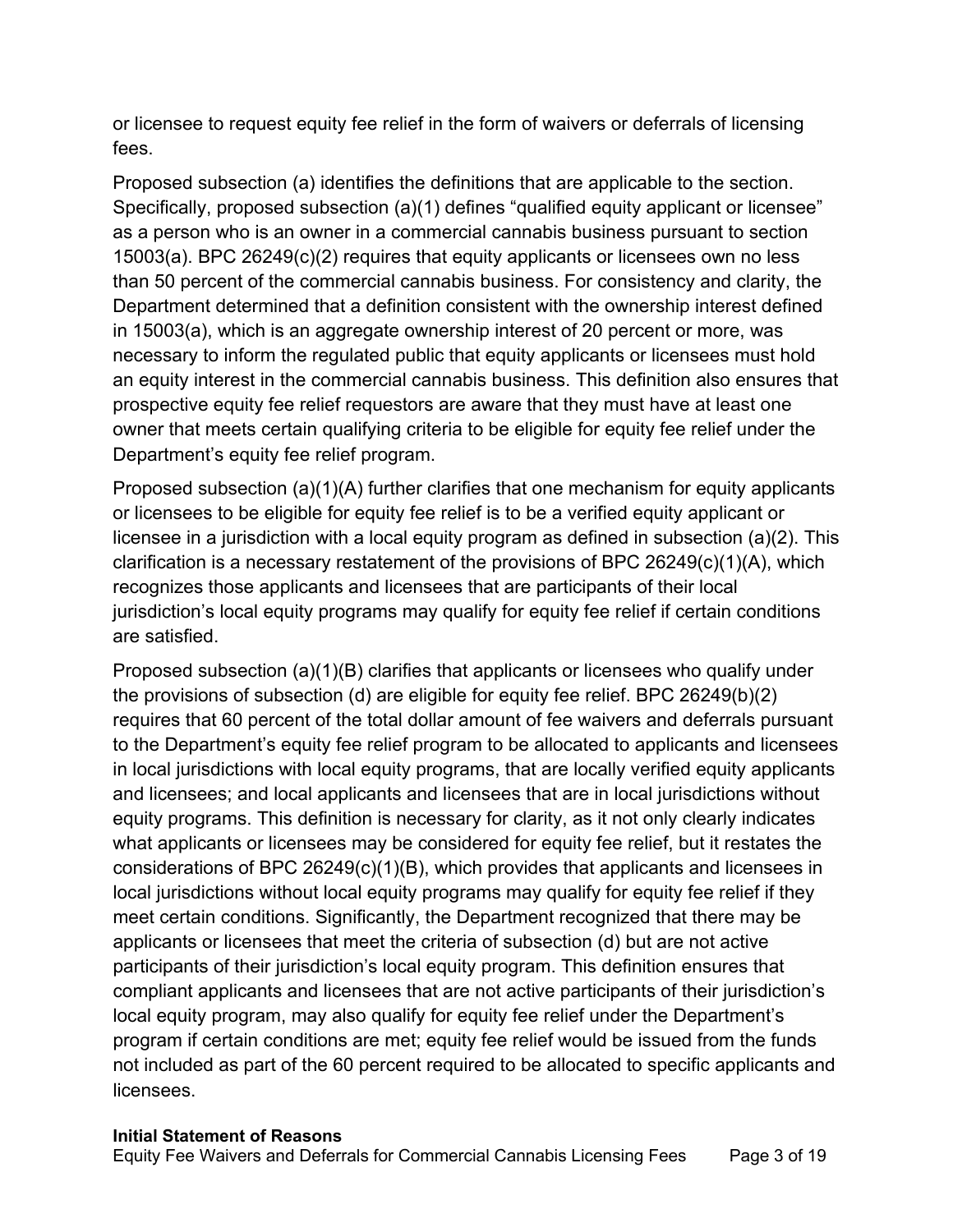Proposed subsection (a)(2) defines "locally verified applicant or licensee" as an applicant or licensee that satisfies certain conditions, including: that the applicant or licensee submitted an application to engage in commercial cannabis activity; that the applicant or licensee's commercial cannabis operation is located within the boundaries of that jurisdiction; that the applicant or licensee meets the requirements of that jurisdiction's local equity program; and that the applicant or licensee have attested that they meet one of the criteria in subsection (d). This definition is necessary because BPC section 26249 uses the term "locally verified applicant or licensee," but does not include a definition in the statute. This definition ensures prospective equity fee relief requestors are aware that one method of qualifying for equity fee relief is to be an active participant of their jurisdiction's local equity program. It also ensures that such locally verified applicants or licensees are aware that they must meet at least one of the criteria enumerated in BPC 26249(c)(3).

Proposed subsection (b) provides that commercial cannabis businesses with one qualified equity applicant or licensee that has submitted a complete fee waiver submittal shall be eligible for one license fee waiver and unlimited fee deferrals during each calendar year. This subsection is necessary because it provides prospective fee waiver requestors clarity regarding the general eligibility requirements and general expectations of the Department's fee waiver program. The Department determined it was appropriate to tie the waiver eligibility period to the calendar year for administrative ease. Moreover, the Department determined it was necessary to establish a limit on the number of fee waivers a commercial cannabis business may be eligible for. Accordingly, one fee waiver per commercial cannabis business was selected to limit the potential for abuse and ensure that fee waivers may be issued to as many eligible commercial cannabis businesses as possible. Further, this section is necessary to ensure that the Department's fee waiver program satisfies the requirement of BPC section 26249 that at least 60 percent of the total dollar amount of fee waivers pursuant to this program are appropriately allocated to the waiver of fees for qualified equity applicants and licensees. With regards to fee deferrals, the Department determined that an unlimited amount of fee deferrals was necessary to allow for qualified applicants and licensees to qualify for some form of equity fee relief. The Department determined that enabling licensees to defer their annual licensing fees is necessary because it conforms to the requirements of BPC section 26249 by providing an economical way for licensees to meet their payment deadline requirements during the annual licensure term. This deferred payment system not only provides licensees enough time to plan their business finances on a biannual basis, but ensures that all annual licensing fees will be remitted as required by the Act.

Proposed subsection (b)(1) further provides that prospective equity fee relief requestors must have either applied for licensure, in accordance with section 15002, or have satisfied the licensure renewal requirements of section 15020. This is necessary for

#### **Initial Statement of Reasons**

Equity Fee Waivers and Deferrals for Commercial Cannabis Licensing Fees Page 4 of 19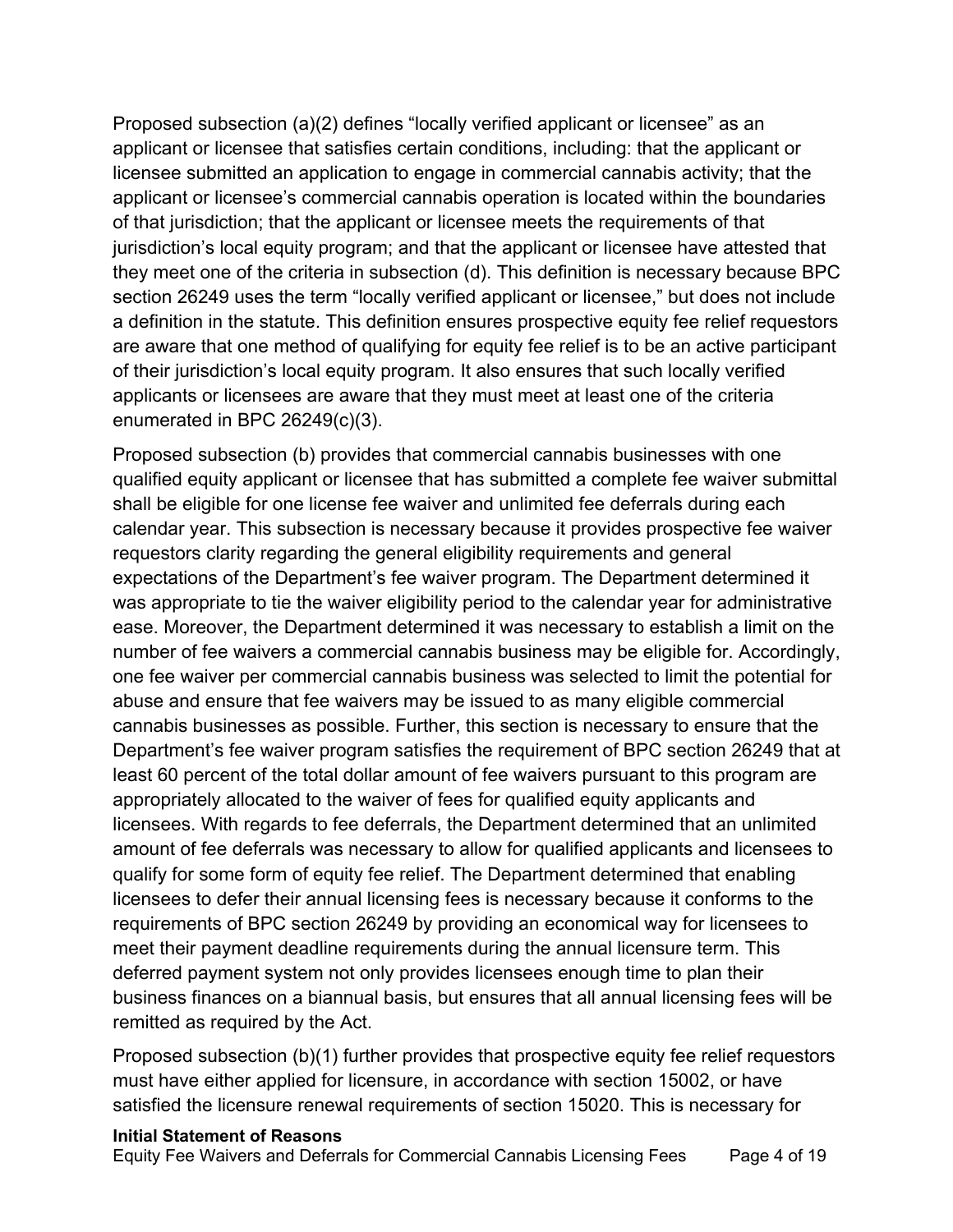administrative efficiency, to ensure that Department resources are appropriately focused on reviewing requests for equity fee relief from qualified equity applicants and licensees that are in the process of applying for a license or have been issued a license from the Department.

Proposed subsection (b)(2) requires that prospective fee waiver requestors be an applicant that expects a gross revenue less than or equal to \$5,000,000, or a licensee with a gross revenue less than or equal to \$5,000,000. Based on feedback from licensees that currently participate in their local jurisdiction's equity programs, the Department determined that an expected gross revenue less than or equal to \$5,000,000 more accurately corresponds to licenses held by equity commercial cannabis business operators. This subsection is necessary to ensure that fee waivers are appropriately allocated to the range of equity businesses, including retailers, which often have larger gross receipts. To ensure that licensees are aware of how to demonstrate their gross revenue, this subsection also provides an example of the types of financial data that is typically held by the applicant or licensee and may be submitted for the Department's consideration.

Proposed subsection (b)(3) requires that the qualified equity applicant or licensee, individually or in combination with other qualified equity applicants, own no less than 50 percent of the commercial cannabis business. This statutory requirement is contained in BPC 26249(c)(2) and the Department has determined it is necessary to have all requirements in one place for clarity. Proposed subsection (b)(4) requires qualified equity applicants and licensees to have timely submitted a request for equity fee relief and provides clarification regarding when the Department will consider such requests to be timely. Specifically, subsection (b)(4)(A) provides that to be eligible for equity fee relief in the initial 12-month licensure period, the equity applicant must indicate on the application for a commercial cannabis license that they are also requesting equity fee relief from the Department. The Department has determined that, for administrative efficiency, incorporating this submittal as part of the licensure application process aids in streamlining the Department's review for equity fee relief. It also ensures that prospective applicants for licensure are aware of the general timing requirements with regards to making their request for equity fee relief.

Subsection (b)(4)(B) provides that to be eligible for equity fee relief at the time of renewal, the equity licensee must submit a request for equity fee relief at least 60 calendar days before the expiration of the license. The Department has determined that, for administrative efficiency, requiring this submittal at least 60 days before license expiration allows the Department an appropriate amount of time to complete its review for equity fee relief prior to license expiration, while ensuring that prospective applicants for licensure are aware of the general timing requirements with regards to making their request for equity fee relief. This subsection further provides that, the Department will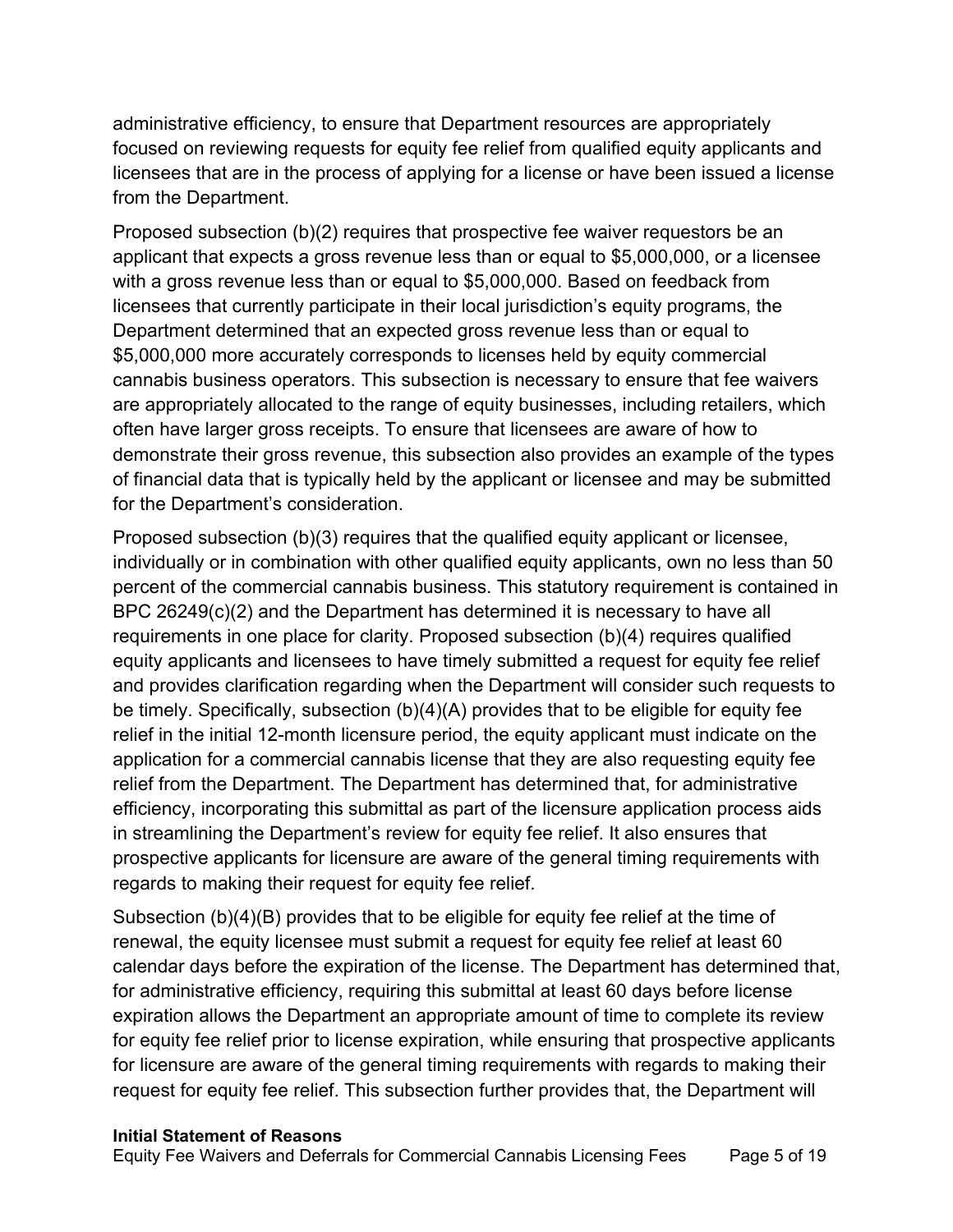accept requests for equity fee relief from equity licensees, who on the effective date of this section are less than 60 days from the date of license expiration. Additionally, the proposed subsection provides that the Department will provide a refund if the Department determines the licensee is eligible for a fee waiver after the licensee has paid all annual licensing fees. The Department recognizes that some applicants, by virtue of where their license renewal falls on the calendar, may not be able to submit their requests for equity fee relief at least 60 days prior to the expiration of their license once the proposed regulation goes into effect. Therefore, the Department determined that it was necessary to clarify that the Department will issue a refund if a fee waiver is granted. This ensures that applicants and licensees who have paid fees prior to the determination regarding the fee waiver still receive this benefit if qualified. The Department has also indicated the refunds will only be provided subject to available funding as the Department has a limited amount of funding that will be dispersed based on order of approval.

Proposed subsection (c) of the proposed regulation requires qualified equity applicants and licensees to submit certain information to the Department. The proposed regulation would benefit qualified equity applicants and licensees by providing them with clear direction on how to demonstrate their qualifications for equity fee relief from the Department. Further, this proposed regulation would benefit qualified equity applicants and licensees by requiring a limited number of items from qualified equity applicants and licensees, so that the Department will be able to review such requests for equity fee relief in an expedient matter.

Proposed subsection (c)(1) requires that qualified equity applicants and licensees shall provide a complete list of every qualified equity applicant or licensee, which includes the percentage of the aggregate ownership interest held by the qualified equity applicant or licensee in the commercial cannabis business. This information is necessary to identify the qualified equity applicants and licensees and to aid the Department in crossreferencing the equity fee relief requestor's information with their application or licensure records. It also enables the Department to confirm that qualified equity applicants and licensees satisfy the ownership requirements enumerated in BPC 26249(c)(2).

Proposed subsection (c)(2) requires the qualified equity applicant or licensee to provide contact information for each of the qualified equity applicants and licensees of the commercial cannabis business, including the name, title, phone number, and email address of each qualified equity applicant or licensee. This information is necessary because it ensures the Department knows how to contact particular qualified equity applicants and licensees regarding questions or issues with the evidence, they have submitted to demonstrate equity fee relief eligibility.

Proposed subsection (c)(3) requires locally verified equity applicants or licensees in a jurisdiction with a local equity program to provide an attestation. Specifically, the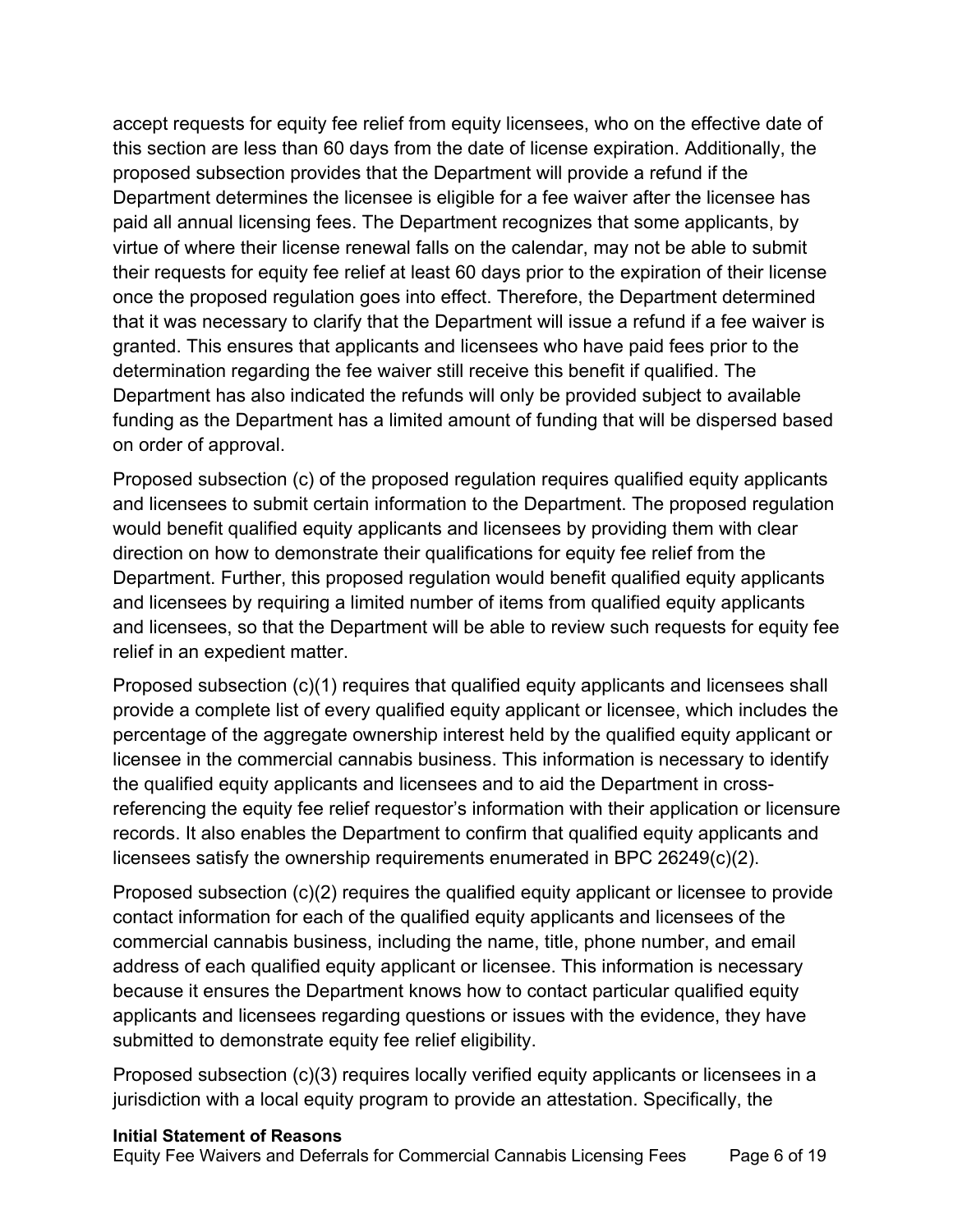attestation provides that the qualified equity applicant or licensee declares that they are a locally verified equity applicant or licensee, that they satisfy at least one of the criteria set forth in subsection (d), and that they understand that the Department may investigate the accuracy of their attestation. The attestation further provides that a misrepresentation is cause for rejection of the request for equity fee relief. BPC section 26249 provides that applicants and licensees in local jurisdictions with local equity programs may qualify for equity fee relief if they are locally verified equity applicants. Based on the Department's review of the qualification requirements for local equity programs that are currently in existence, the Department determined that locally verified equity applicants or licensees already routinely demonstrate their satisfaction of the identified criteria in subsection (d) to participate in their local programs. The Department determined that, in order to make equity fee relief determinations in an expedient manner, requiring additional evidence for locally verified equity applicants or licensees is not necessary for the fee equity fee relief evaluation process and may be considered burdensome or duplicative by qualified equity applicants and licensees. This provision is also necessary to inform qualified equity applicants and licensees that the Department reserves the right to confirm this information with the local jurisdiction, as well as inform qualified equity applicants and licensees of the ramifications of misrepresenting their status with a local jurisdiction's equity program.

Proposed subsection (c)(4) requires qualified equity applicants and licensees to attest that they, either individually or in combination with other qualified equity applicants and licensees, own no less than 50 percent of the commercial cannabis business that is applying for licensure or is licensed. The proposed attestation in this subsection is a restatement of the requirements for qualified equity applicants and licensees and is necessary to ensure that any equity fee relief issued by the Department conforms with BPC 26249(c)(2). Incorporating this requirement also helps ensure that the Department's equity fee relief program satisfies the BPC section 26249 requirement that at least 60 percent of the total dollar amount of fee waivers and deferrals are appropriately allocated to the waiver and deferral of fees for qualified equity applicants and licensees.

Proposed subsection (d) clarifies that all qualified equity applicants and licensees must satisfy at least one of the identified qualifying criteria. This subsection is necessary because it restates how qualified equity applicants and licensees may demonstrate eligibility pursuant to BPC section 26249. It also provides added clarity for prospective equity fee relief requestors as they gather the appropriate information for submittal to the Department.

Proposed subsection (d) further provides that qualified equity applicants and licensees that are locally verified equity applicants or licensees may establish that they satisfy at least one of the criteria by attestation, as set forth in subsection (c)(3). Based on the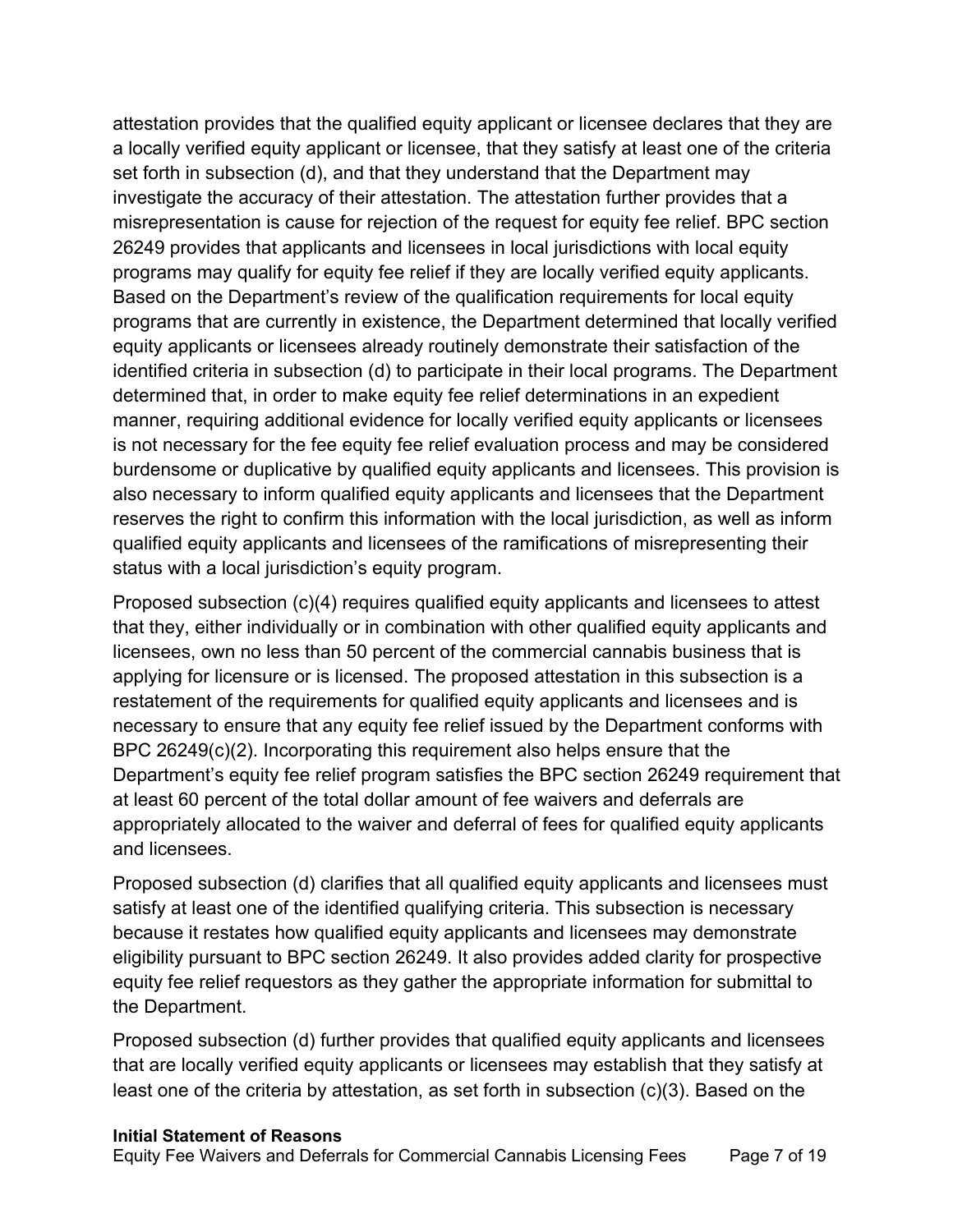Department's review of the qualification requirements for local equity programs that are currently in existence, the Department determined that locally verified equity applicants or licensees already routinely demonstrate their satisfaction of the identified criteria in subsection (d) to participate in their local programs. The Department determined that requiring additional evidence for locally verified equity applicants or licensees may decrease administrative efficiency. Additionally, requiring additional evidence for locally verified equity applicants or licensees is not necessary for the equity fee relief evaluation process and may be considered burdensome by qualified equity applicants and licensees. In contrast, the proposed subsection requires qualified equity applicants and licensees that are not locally verified equity applicants or licensees in a jurisdiction with a local equity program to submit certain evidence. The Department determined that a higher level of scrutiny is appropriate for qualified equity applicants and licensees who are not locally verified equity applicants or licensees in a jurisdiction with a local equity program; this ensures that the Department can effectively screen for eligibility under the statutory criteria.

Proposed subsection (d)(1) provides that qualified equity applicants and licensees may submit evidence that the qualified equity applicant or licensee was convicted of an offense related to the sale, possession, use, manufacture, or cultivation of cannabis, prior to November 8, 2016. This subsection is necessary because it restates one of the ways qualified equity applicants and licensees may demonstrate eligibility pursuant to BPC section 26249. The proposed subsection further provides that proof of conviction shall be demonstrated by certified copies of federal or state court records indicating the disposition of the criminal matter; records reflecting the post-conviction dismissal or expungement of a conviction, including records reflecting the destruction of records under Health and Safety Code section 11361.5; or any other applicable court or law enforcement record that shows proof of conviction. To ensure that qualified equity applicants and licensees satisfy this provision, the Department determined it was necessary that qualified equity applicants and licensees provide evidence in support; copies of the identified records may be procured by qualified equity applicants and licensees and are a simple way for Department staff to confirm eligibility under this criterion.

Proposed subsection (d)(2) provides that qualified equity applicants and licensees may submit evidence that the qualified equity applicant or licensee was arrested for an offense related to the sale, possession, use, manufacture, or cultivation of cannabis, prior to November 8, 2016. This subsection is necessary because it restates one of the ways qualified equity applicants and licensees may demonstrate eligibility pursuant to BPC section 26249. The proposed subsection further provides that proof of arrest shall be demonstrated by copies of federal or state court records indicating the disposition of the criminal matter, records of expungement documentation, or any other applicable law enforcement record that shows proof of arrest. To ensure that qualified equity applicants

#### **Initial Statement of Reasons**

Equity Fee Waivers and Deferrals for Commercial Cannabis Licensing Fees Page 8 of 19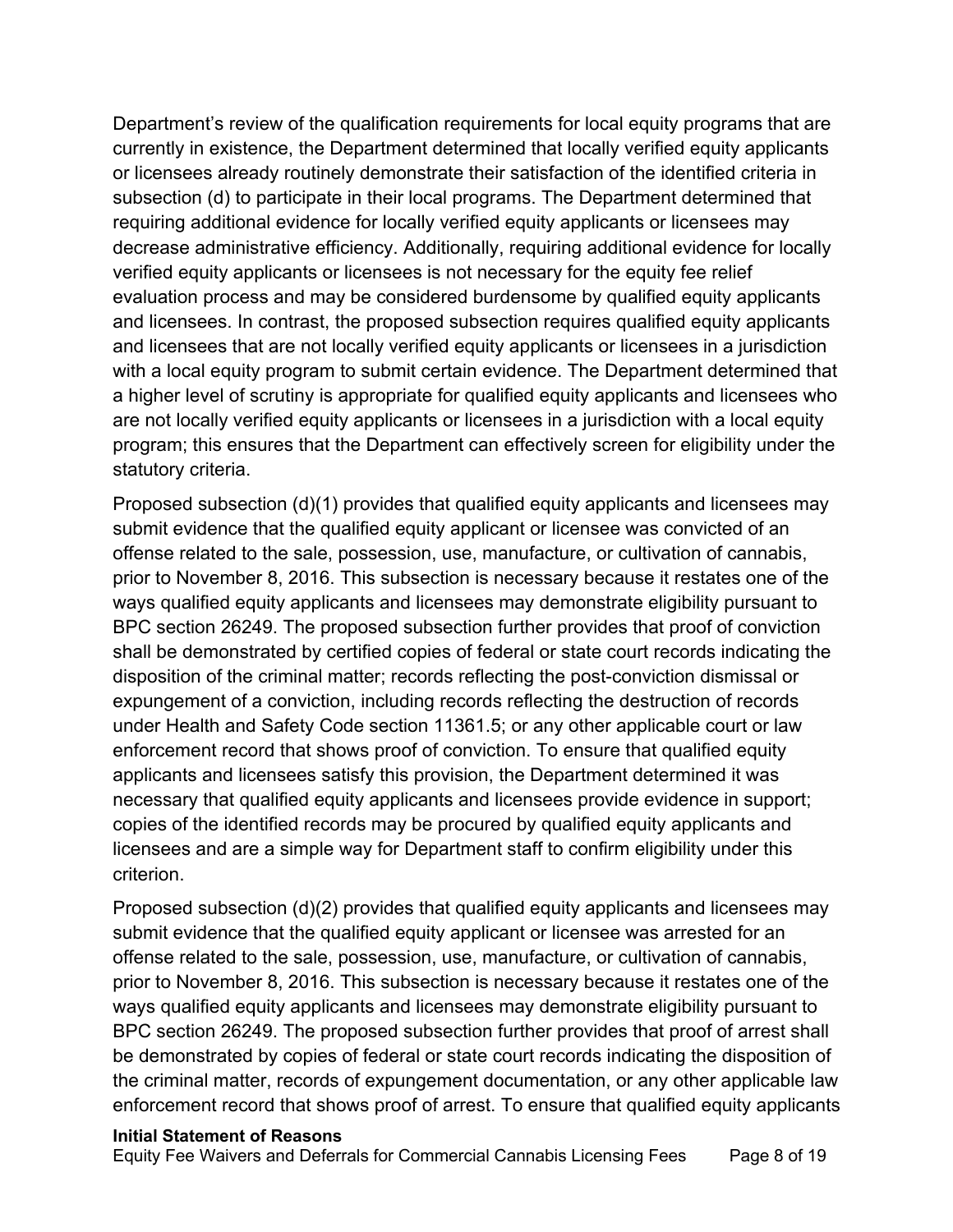and licensees satisfy this provision, the Department determined it was necessary that they provide evidence in support; copies of the identified records may be procured by qualified equity applicants and licensees and are a simple way for Department staff to confirm eligibility under this criterion.

Proposed subsection (d)(3) provides that qualified equity applicants and licensees may submit evidence that the qualified equity applicant or licensee resides in a household in a local jurisdiction with a household income less than or equal to 60 percent of the area median income for the local jurisdiction they reside in, as reported in the most recent United States decennial or special census. This subsection is necessary because it restates one of the ways qualified equity applicants and licensees may demonstrate eligibility pursuant to BPC section 26249. The Department determined it was necessary to include a reference to the United States decennial or special census, as the United States decennial or special census provides readily available data regarding median incomes for a variety of jurisdictions in the state.

The proposed subsection further provides that proof of income shall be demonstrated using copies of certain records with a residential address in the local jurisdiction, dated within the last two years from the date of the request for equity fee relief, such as: individual federal tax returns; state tax returns and W-2s; two consecutive paystubs; or proof of eligibility for a general assistance program that provides financial aid to adults without sufficient income or resources (e.g., CalFresh, MediCal/CalWORKS, supplemental security income, or social security disability). To ensure that qualified equity applicants and licensees satisfy this provision, the Department determined it was necessary that qualified equity applicants and licensees provide evidence in support. Because the identified records are readily available to qualified equity applicants and licensees and demonstrate their income level, the copies of the identified records are a simple way for Department staff to confirm eligibility under this criterion. The Department also determined that it was necessary for the records to contain a residential address within the local jurisdiction that is not a post office box to confirm the person actually resided in the jurisdiction during the appropriate time period. A post office box is often listed as a residence address but can be obtained within a local jurisdiction even if the person does not reside within the jurisdiction; thus, could allow for applicants and licensees to obtain equity relief without meeting the requirements.

Proposed subsection (d)(4) provides that qualified equity applicants and licensees may submit evidence that the qualified equity applicant or licensee has resided in an area with a population disproportionately impacted by past criminal justice policies implementing cannabis prohibition for at least five years between 1980 and 2016. BPC section 26249 enables qualified equity applicants and licensees to demonstrate eligibility that they are in an area with a population disproportionately impacted by past criminal justice policies implementing cannabis prohibition; this subsection restates this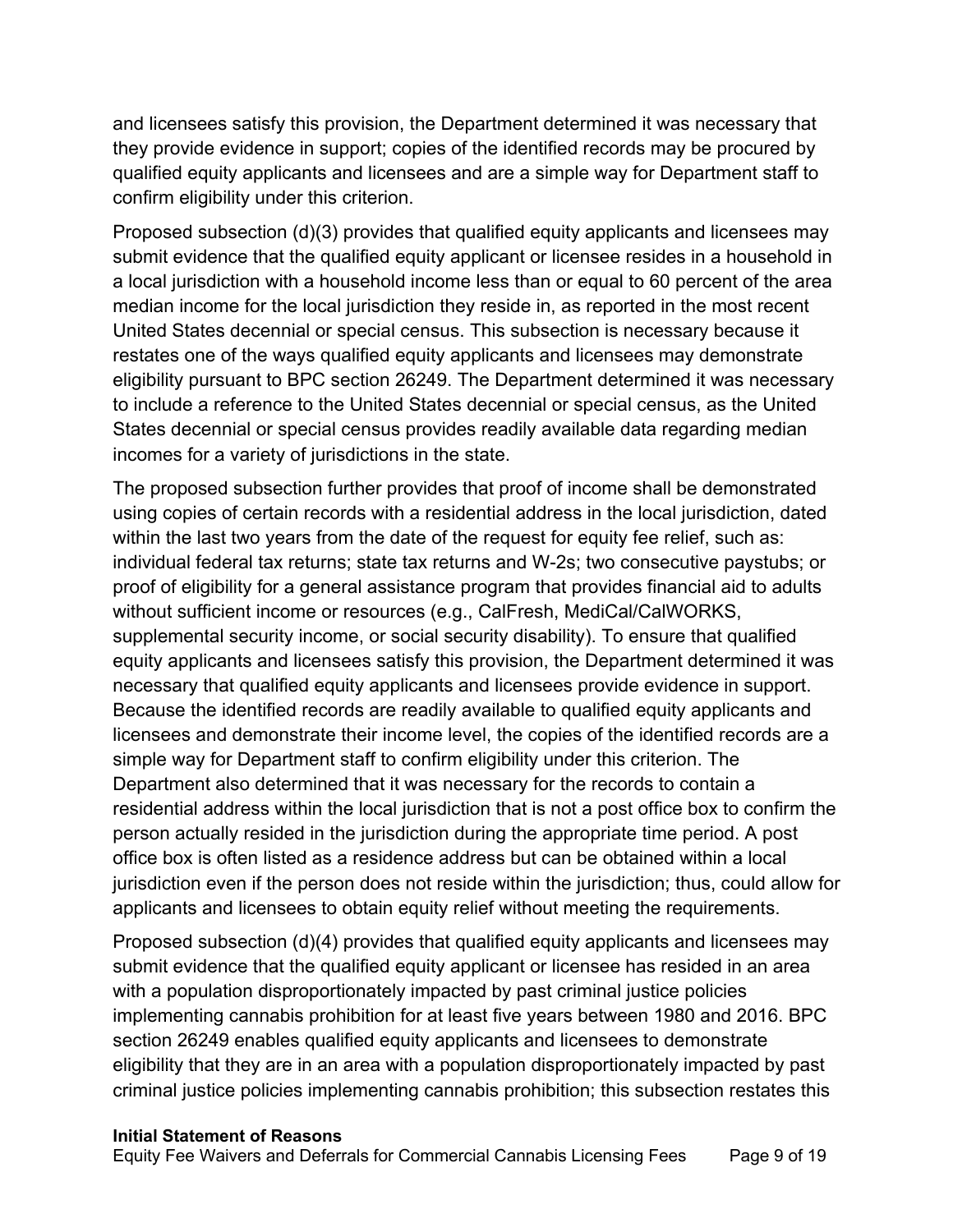qualification. Notably, the Department determined that it is necessary to clarify that a qualified equity applicant or licensee had to have lived within the local jurisdiction for at least five years between 1980 and 2016. The Department selected five years as an appropriate time span of residency because it ensures that only those individuals who have resided in a local jurisdiction that has truly been disproportionately impacted by that jurisdiction's past criminal justice cannabis policies may qualify. Moreover, the Department determined that it was important to identify a time period for which the qualified equity applicant or licensee had to have lived in the jurisdiction. The Department determined that the year 1980 was appropriate as a starting point for residency because legal and regulatory policies developed during this period in furtherance of the War on Drugs and expanded penalties related to the possession of cannabis. The Department determined that it was appropriate to end this residency period in 2016, with the legalization of commercial cannabis in California.

 Department selected these two criteria because they ensure that equity fee relief is Proposed subsection (d)(4) further provides that, in addition to living in an area with a population that was disproportionately impacted by past criminal justice policies implementing cannabis prohibition during their period of residency, qualified equity applicant must either: (a) reside in a census tract that is among the top 25 percent for civilian unemployment and poverty in the state based on the United States Census Bureau's 2013-2017 American Community Survey, or; (b) the qualified equity applicant or licensee must have an immediate family member who was convicted or arrested of an offence related to the sale, possession, use, manufacture, or cultivation of cannabis, prior to November 8, 2016. Based on feedback from Department stakeholders, the appropriately targeted towards low-income populations that were directly impacted by cannabis criminalization policies implemented during the War on Drugs. Moreover, the Department determined that when an immediate family member was arrested for, or convicted of, an offense related to cannabis activity, the disproportionate impact affected the entire family.

For the purposes of proposed subsection  $(d)(4)$ , subsection  $(d)(4)(C)(i)$  defines "an area with a population disproportionately impacted by criminal justice policies implementing cannabis prohibition for at least five years between 1980 and 2016" as: a county within California with a per capita drug related arrest rate higher than the state's per capita drug related arrest rate between 1980 and 2016. For convenience and clarity, the Department has identified the counties that meet this criterion and listed them. These counties are Alameda, Alpine, Contra Costa, Del Norte, Fresno, Glenn, Humboldt, Imperial, Inyo, Kern, Lake, Los Angeles, Mendocino, Merced, Riverside, Sacramento, San Bernardino, San Diego, San Francisco, San Joaquin, Santa Cruz, Sierra, Solano, Stanislaus, Tehama, Trinity, Tulare, Yolo, and Yuba. This definition is necessary to ensure that prospective equity fee relief requestors are aware of what geographical areas may qualify as areas that have been disproportionately impacted by criminal

#### **Initial Statement of Reasons**

Equity Fee Waivers and Deferrals for Commercial Cannabis Licensing Fees Page 10 of 19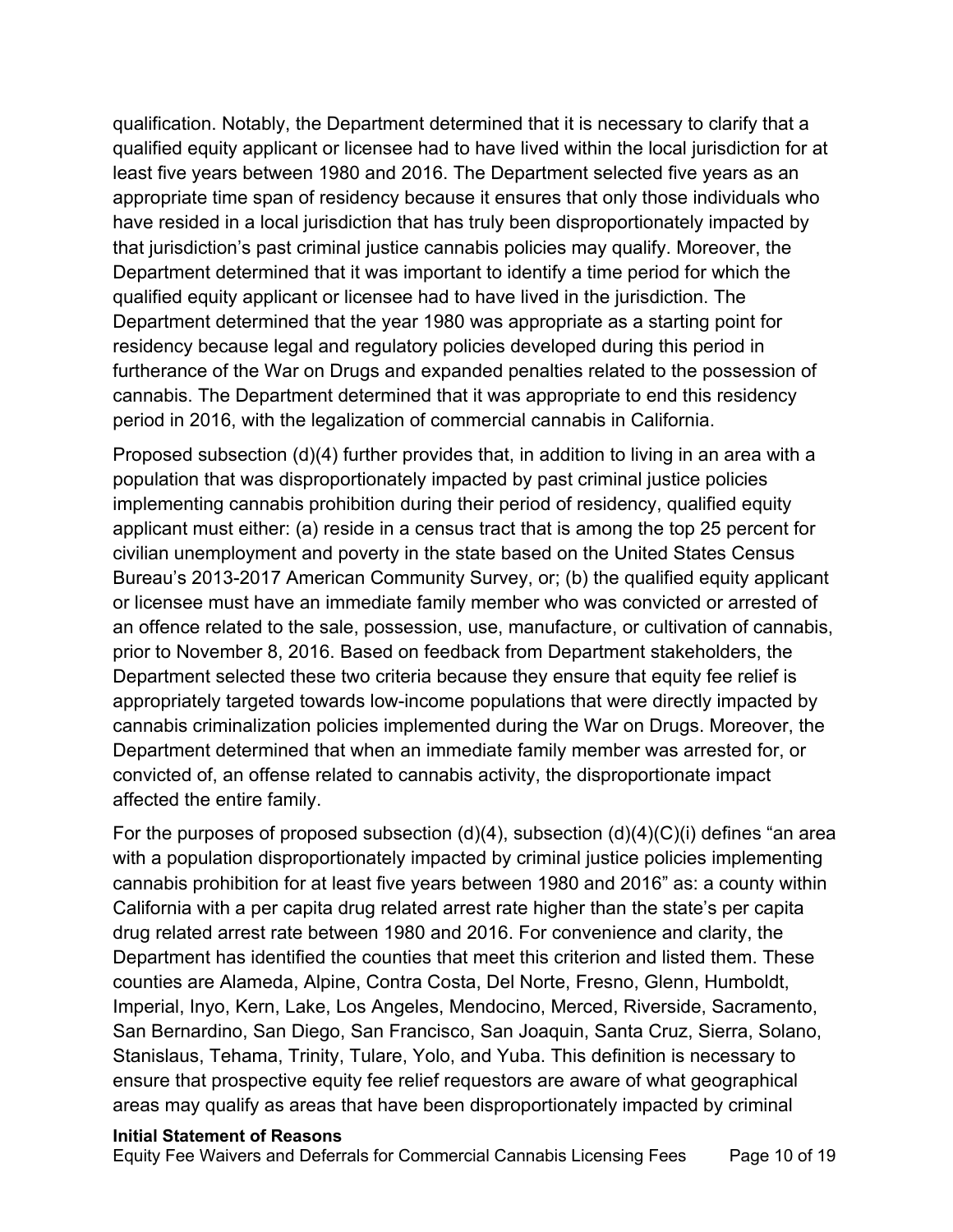justice policies. The identified jurisdictions were selected by the Department and based on data publicly available from the California Department of Justice. Moreover, the identified jurisdictions have also been identified in the Governor's Office of Business and Economic Development's California Community Reinvestment Grants Program as jurisdictions that have had a per capita drug related arrest rate higher than the state's per capita drug related arrest rate between 1980 and 2016.

Proposed subsection (d)(4)(C)(ii) defines "immediate family member" as a child, stepchild, parent, stepparent, brother, sister, half-brother, half-sister, stepsibling, legal guardian, grandparent, or great grandparent. The Department identified these particular family members because such family members' cannabis arrests or convictions generally have had a direct impact on household income and stability of family structures.

Proposed subsection (d)(4)(D) provides that proof of residence shall be demonstrated by providing copies of at least two records with a residential address in the local jurisdiction, such as a California Driver's License or State Identification Card; property tax billing or payment, or evidence that the equity applicant is otherwise exempt from property tax payment by law; a signed residential lease agreement, or deed or title to residential real property; copies of state or federal tax returns; school records; banking or credit card records; voter registration; credit reports; utility, cable, or internet billing or payment; or vehicle titles or proof of vehicle registration. To ensure that equity applicants or licensees satisfy this provision, the Department determined it was necessary that they provide evidence that typically includes residential address information in support; copies of the wide variety of identified records are not only readily available to qualified equity applicants and licensees, but they are a simple way for Department staff to confirm eligibility under this criterion. The Department also determined that it was necessary for the records to contain a residential address within the local jurisdiction that is not a post office box to confirm the person actually resided in the jurisdiction during the appropriate time period. A post office box is often listed as a residence address but can be obtained within a local jurisdiction even if the person does not reside within the jurisdiction; thus, could allow for applicants and licensees to obtain equity relief without meeting the requirements.

 the criminal matter; records reflecting post-conviction dismissal or expungement of a Proposed subsections (d)(4)(E) provides that an immediate family members conviction or arrest shall be demonstrated by copies of court records indicating the disposition of conviction, including records reflecting the destruction of records under Health and Safety Code section 11361.5; or any other court or law enforcement record that shows proof of conviction or arrest. To ensure that equity applicants or licensees satisfy this provision, the Department determined it was necessary that they provide evidence that establishes through official records a criminal conviction or arrest available to applicants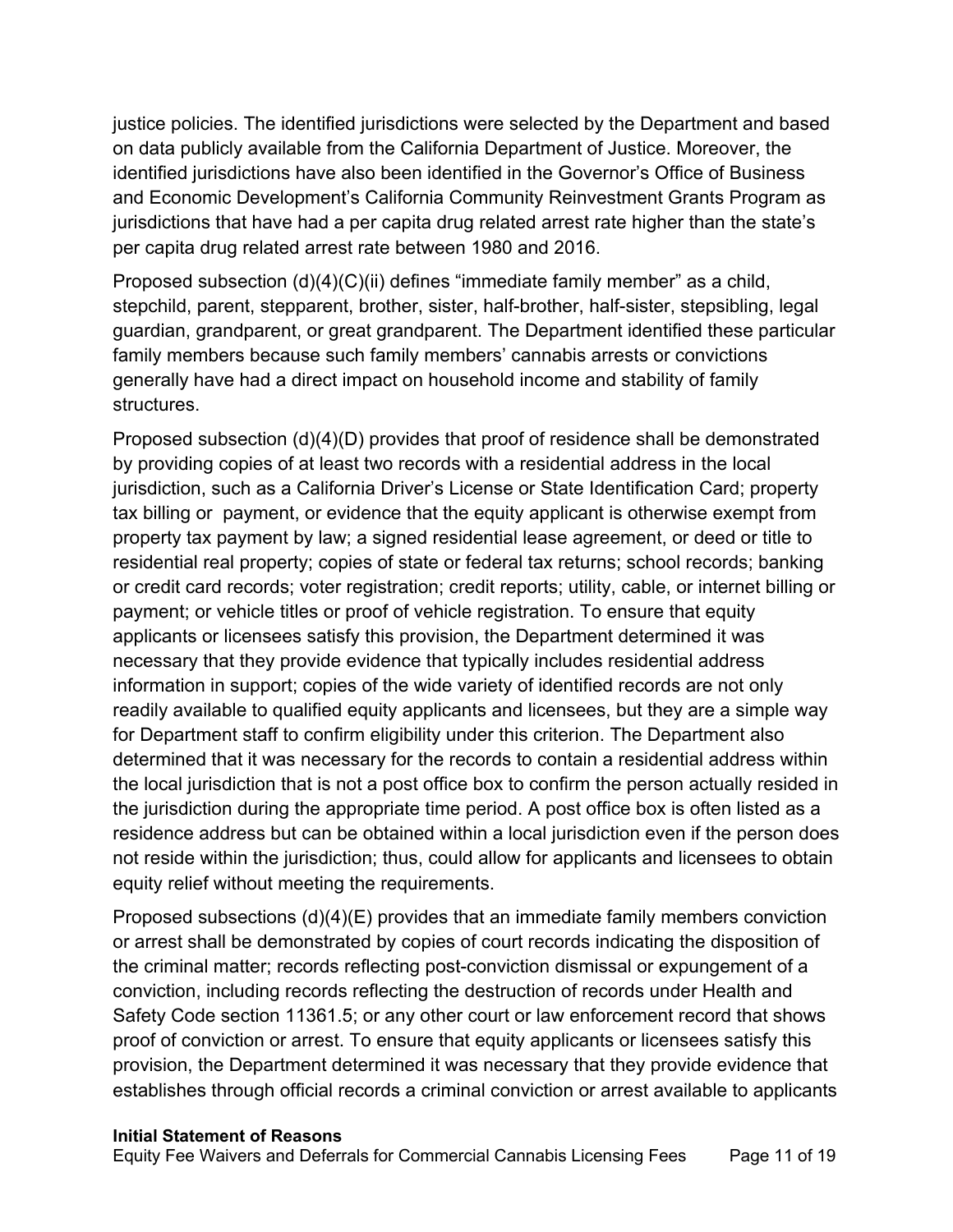and licensees, as well as provide a simple and reliable way for Department staff to confirm eligibility under this criterion.

Proposed subsections (d)(4)(F) provides that the required familial relationship shall be identified by copies of records establishing such relationship, such as birth certificates or court records. To ensure that equity applicants or licensees satisfy this provision, the Department determined it was necessary that they provide evidence that shows the immediate familial relationship available to applicants and licensees, as well as provide a simple and reliable way for Department staff to confirm eligibility under this criterion. The Department has provided examples of types of documentation to assist the applicants and licensees with how they can meet this criterion.

Proposed subsection (e) provides that incomplete requests for equity fee relief will be denied. The Department anticipates it will receive some incomplete requests for equity fee relief, will receive requests for equity fee relief from applicants who have not-yet satisfied the application requirements for licensure, or will receive requests for equity fee relief from licensees who have not-yet satisfied licensure renewal requirements. This proposed subsection is necessary because it sets forth, in plain language, that the Department will deny an incomplete request for equity fee relief. This is primarily intended for administrative efficiency and because the Department is unable to determine whether prospective equity fee relief requestors satisfy the requirements of BPC 26249 without review of all the requested information. Additionally, it allows the Department to focus its resources on complete applications. However, this provision does not prevent an applicant or licensee from submitting a new complete request.

Proposed subsection (f) provides that the Department will process requests for equity fee relief in the order in which the application or renewal for commercial cannabis licensure has been approved by the Department. The Department determined it was necessary to establish how priority will be determined in the processing of requests for equity fee relief. This subsection serves to minimize the submittal of incomplete requests as a means of establishing equity fee relief priority. The Department is unable to determine whether prospective equity fee relief requestors satisfy the requirements of BPC 26249 without review of all the requested information. Accordingly, this mechanism ensures that the Department can move forward with the review of complete requests for equity fee relief in a timely fashion. Moreover, proposed subsection (f) clarifies that in the event a commercial cannabis business has submitted multiple requests for fee waivers, the Department will grant only one fee waiver to the applicant or licensee based on the first application or renewal for commercial cannabis licensure that has been approved by the Department. The Department determined it was necessary to establish a limit on the number of fee waivers a commercial cannabis business may be eligible for as described in subsection (b). Some applicants and licensees may not select one particular license for which to request a fee waiver but may submit multiple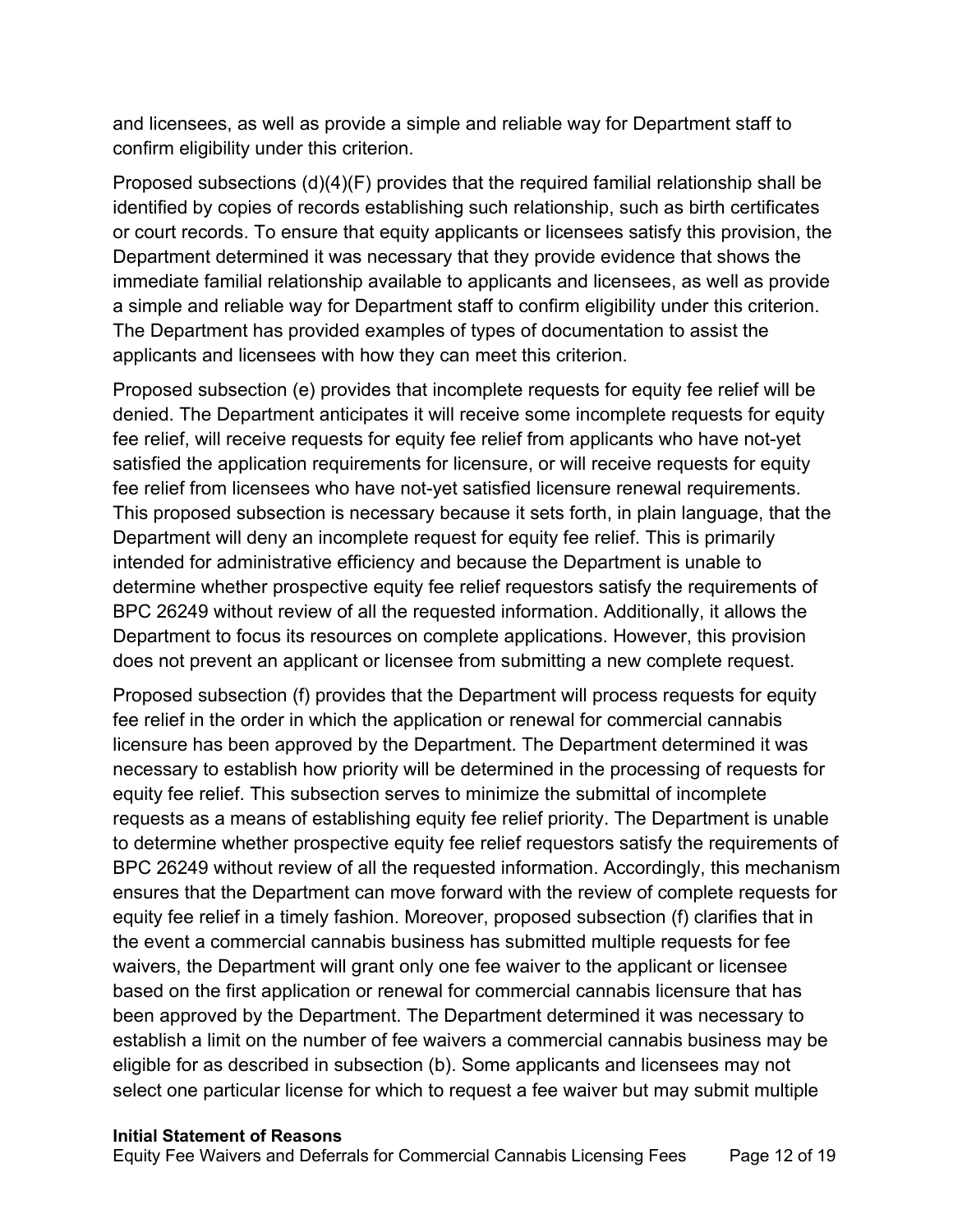Department's processing of fee waiver requests in light of the per calendar year limit. requests for fee waivers. This provides a method by which the Department will proceed in this instance. Additionally, this language provides added clarity to commercial cannabis businesses with multiple licenses by providing an overview regarding the

Proposed subsection (g) provides that issuance of fee waivers by the Department is subject to available funding and clarifies that all eligible applicants and licensees may not be granted a fee waiver. This is necessary to notify prospective fee waiver requestors that the Department's granting of fee waivers is not guaranteed and is based on the budget allocated by the state legislature. BPC 26249(b)(2) requires that 60 percent of the total dollar amount of fee waivers pursuant to the Department's program to be allocated to: (1) applicants and licensees in local jurisdictions with local equity programs, that are locally verified equity applicants and licensees; and (2) local applicants and licensees that are in local jurisdictions without equity programs. Under the Department's proposed equity fee relief program, the remaining 40 percent of the total dollar amount available for fee waivers would be available to compliant applicants and licensees that are not active participants of their jurisdiction's existing local equity program, but otherwise qualify under the provisions of subsection (d). Notably, proposed subsection (g) enables the Department to issue fee deferrals where there is insufficient funding to grant a fee waiver. This is necessary because the Department determined that qualified equity applicants and licensees should still be eligible for some form of equity fee relief, even when there is insufficient funding for fee waivers. The granting of a fee deferral in this situation would enable commercial cannabis businesses to stagger their licensing fee payments in a manner that coincides with revenue collected via their operations.

Proposed subsection (h) provides the conditions that fee deferrals granted by the Department will be subject to. Because BPC section 26249 is silent as to the terms and conditions of fee deferrals issued by the Department, this subsection provides necessary clarity for qualified equity applicants and licensees regarding the granting of fee deferrals.

Proposed subsection (h)(1) provides that licensees must pay the balance of their license fees no later than six months after the issuance or renewal of the license. The Department determined that enabling licensees to defer their annual licensing fees to six months after the issuance or renewal of license necessary because it provides an economical way for licensees to meet their payment deadline requirements during the annual licensure term. The Department further determined that six months was necessary to provide licensees enough time to plan their business finances on a biannual basis. Finally, the Department determined that, due to the administrative burdens associated with licensure renewal processing, it was necessary to require all annual licensing fees be due in full six months after the issuance or renewal of the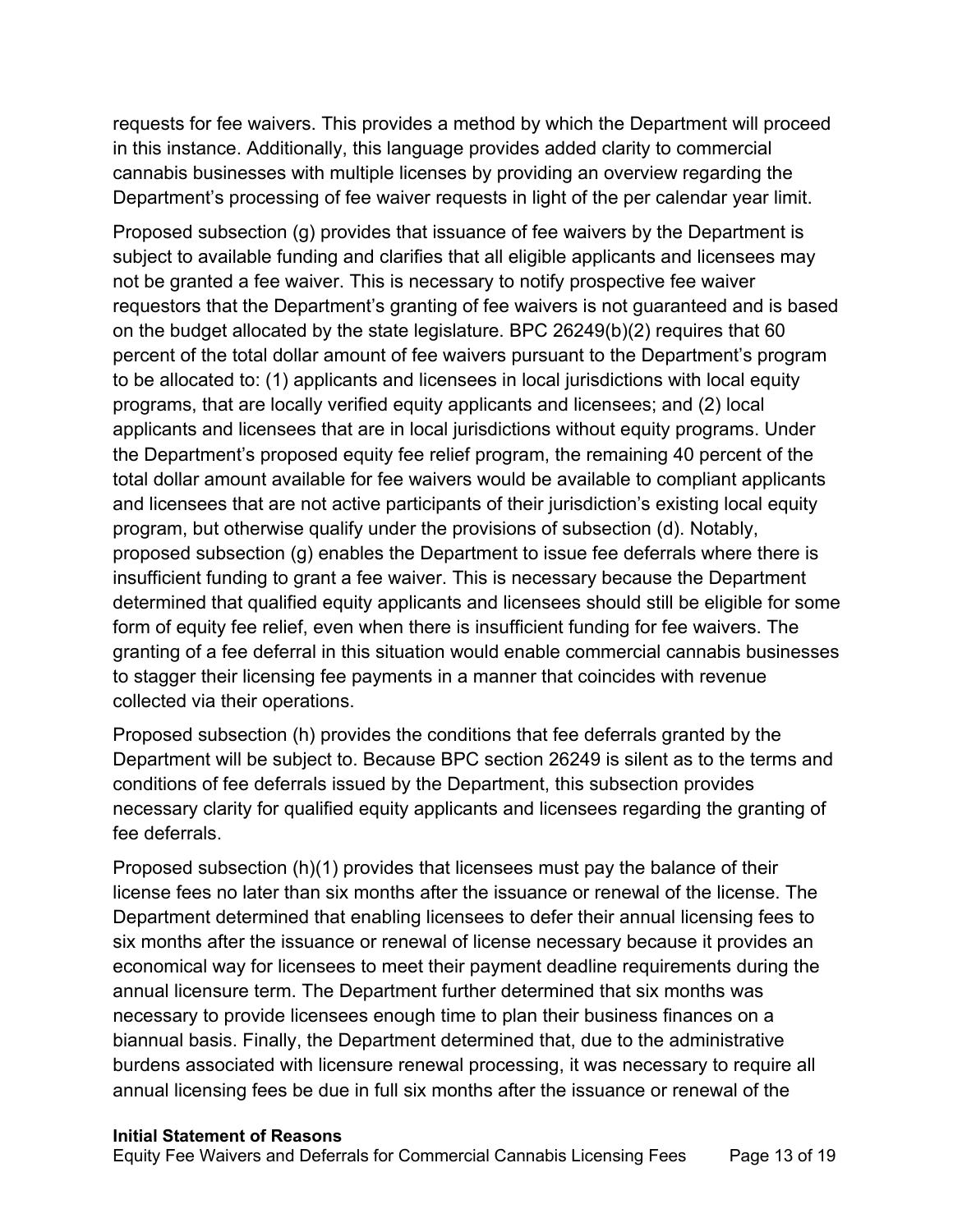license. This deferred payment system not only ensures that all annual licensing fees will be remitted as required by the Act, but ensures that licensees do not put themselves in the position of creating large "balloon payments" over time.

Proposed subsection (h)(2) provides that the licensee's failure to pay the appropriate licensing fee will result in further action being taken by the Department, including, but not limited to, denial of licensure renewal, suspension, or revocation of a license. This subsection is necessary to address circumstances where a deferral recipient fails to pay the appropriate licensing fee as agreed upon. Failure to pay fees on time or pay in part creates additional workload for the Department. Additionally, as all licensees are required to pay fees to support the Department's operations, it is necessary to take action to ensure fees are paid as required. Accordingly, this subsection clarifies that the licensee may be subject to discipline if they fail to pay their annual licensing fees as required.

Proposed subsection (h)(3) clarifies that no fee deferrals will be granted by the Department prior to January 1, 2023. BPC section 26249 requires the Department to implement a fee deferral program on or before January 1, 2023. Accordingly, this subsection is necessary because it clarifies when the Department will begin to issue fee deferrals. The Department has determined that it was necessary to delay the issuance of fee deferrals to January 1, 2023, to enable the Department to develop administrative process and procedures for fee deferral issuance.

### **Incorporation by Reference**

No documents have been incorporated by reference.

### **Technical, Theoretical, and/or Empirical Study, Reports, or Documents**

- 1. Bureau of Cannabis Control. Report to the Legislature on Local Jurisdiction Equity Grant Funding (July 2020).
- 2. City and County of San Francisco, Equity Program. (Oct. 2021).
- 3. City of Long Beach, Cannabis Social Equity Program (Oct. 2021).
- 4. City of Los Angeles, Social Equity Program (Oct. 2021).
- 5. City of Oakland, Cannabis Equity Program (Oct. 2021).
- 6. City of Palm Springs, Cannabis Related Business and Activities (Oct. 2021).
- 7. City of Sacramento, Cannabis Opportunity Reinvestment and Equity (CORE) Program (Oct. 2021).
- 8. California Department of Alcoholic Beverage Control, COVID-19 Renewal Fee Waiver Requirements and Guidelines (Mar. 2021).

### **Initial Statement of Reasons**

Equity Fee Waivers and Deferrals for Commercial Cannabis Licensing Fees Page 14 of 19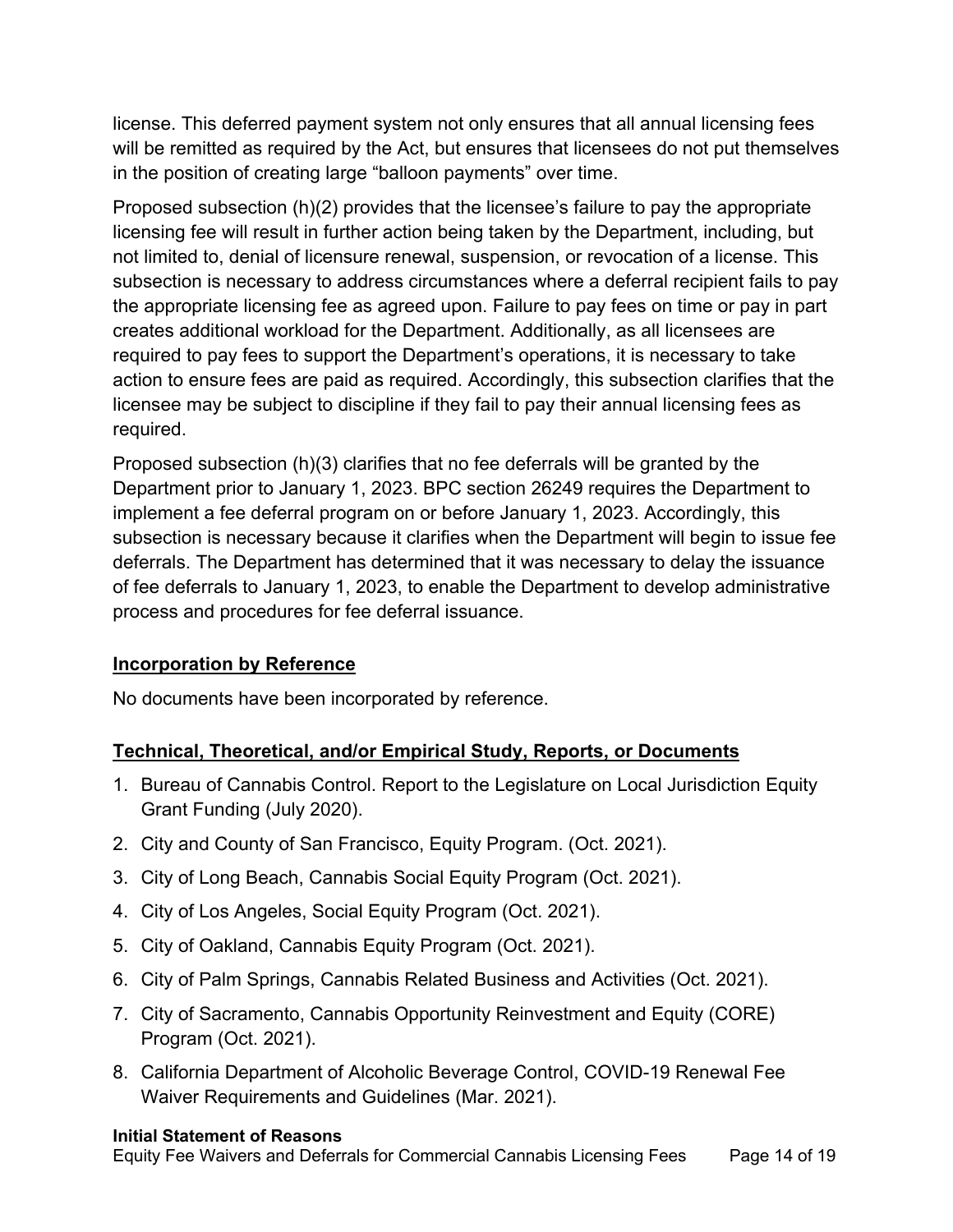- 9. California Department of Cannabis Control, Stakeholder Outreach (May 2022).
- 10.California Governor's Office of Business and Economic Development, California Community Reinvestment Grants Program (Sept. 2021).
- 11.California Governor's Office of Business and Economic Development, Extracted GIS Data: Areas with a population disproportionately impacted by criminal justice policies implementing cannabis prohibition between 1980 and 2016. (Sept. 2021).
- 12.Colorado Department of Revenue, Social Equity (Oct. 2021).
- 13.Eric Martin, "Hidden Consequences: The Impact of Incarceration on Dependent Children," *NIJ Journal* 278, March 2017. (Feb. 2022).
- 14.Humboldt County. Humboldt County Cannabis Equity Assessment (Aug. 2019).
- 15.Illinois Department of Commerce and Economic Opportunity, Illinois Adult-Use Cannabis Social Equity Program (Oct. 2021).
- 16.Massachusetts Cannabis Control, Equity Programs (Oct. 2021).
- 17.Michigan Marijuana Regulatory Agency, Social Equity (Oct. 2021).
- 18.Mendocino County, Mendocino County's Cannabis Local Equity Grant Program (Oct. 2021).
- 19.United States Environmental Protection Agency, PRIA Fee Waivers for Small Businesses (Oct. 2021).
- 20.Yolo County, Restaurant Fee Waiver (Feb. 2021).

### **Economic Impact and Fiscal Impact Assessment**

### **Business Impact**

The proposed regulation does not impose any new licensure eligibility or operational requirements. Rather, it provides an opportunity for equity applicants and licensees to obtain financial assistance with payment of fees, either through waiver of fees or a longer time to pay through a deferral. Participating in the equity fee relief program is voluntary and only requires submission of information to establish eligibility to be considered for a fee waiver or deferral.

The Department implemented its fee waiver program on January 1, 2022. Based on the information gathered through implementation of the fee waiver program, the Department believes that there are approximately 8,235 applicants and licensees who could be eligible under the Department's proposed equity fee relief program. The businesses impacted by the regulation are qualified equity applicants and licensees who wish to engage in commercial cannabis businesses including cultivators, manufacturers, distributors, retailers, testing laboratories, event organizers, and microbusinesses. As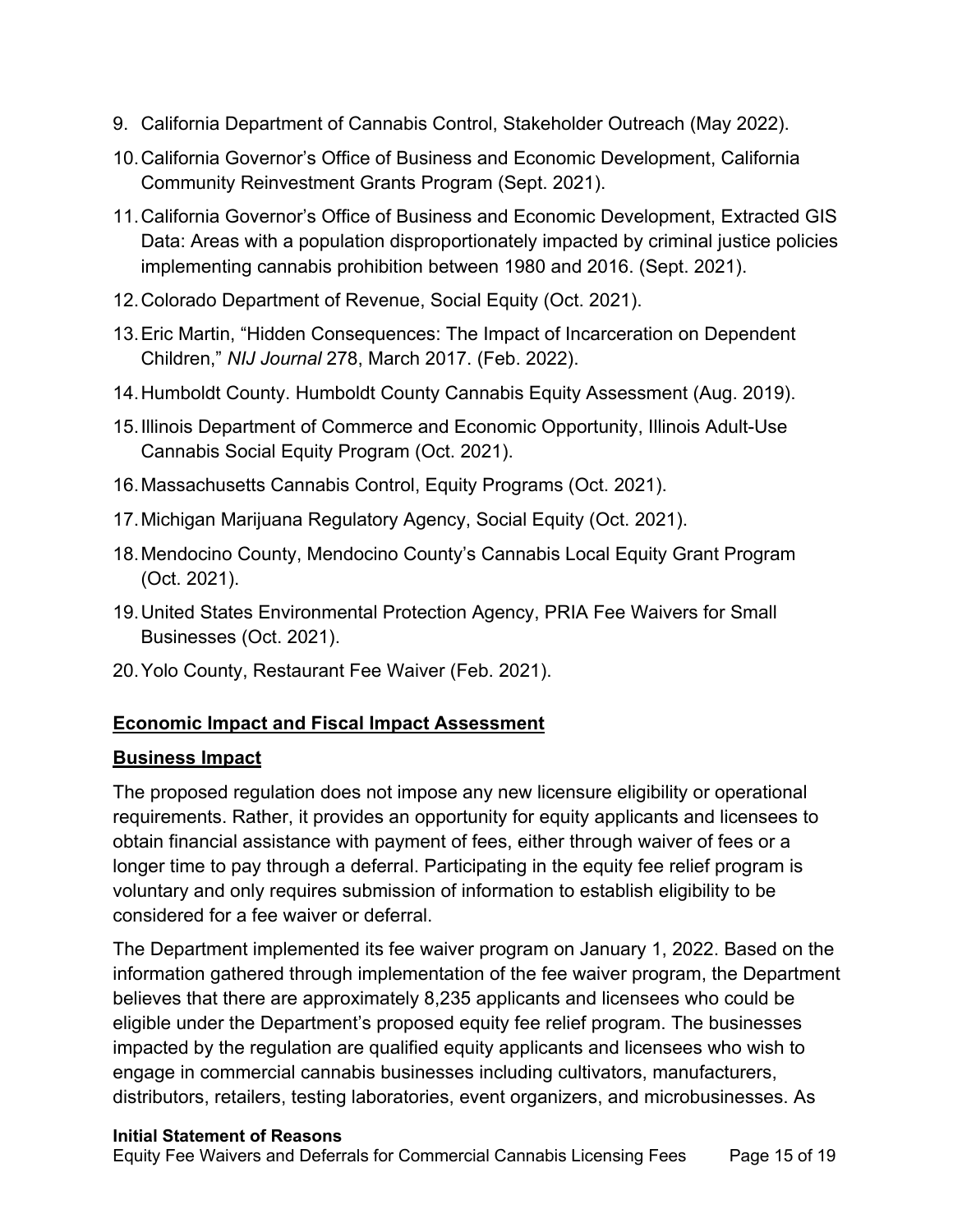the proposed regulation will increase access to licensure by providing an opportunity for financial assistance to equity licensee and applicants. The Department has determined that it will not have a significant adverse economic impact on businesses.

## **Estimated Costs to Businesses**

The proposed regulation requires applicants and licensees to complete and submit certain information prescribed by the Department to request equity fee relief in the form of a waiver or deferral of licensing fees required by MAUCRSA and its implementing regulations. If the information is submitted electronically, the Department has determined that applicants and licensees will be able to complete and submit the form electronically in a few minutes. As a result, no additional costs to these businesses are anticipated. If the required information is submitted by mail, applicants and licensees will still be able to complete such information in a few minutes, which is not anticipated to increase costs to the business. However, applicants and licensees will incur mail postage costs ranging from \$0.58 (first class) to \$3.75 (certified) per applicant or licensee if submitting by mail. To the extent that the approximately 8,235 applicants and licensees opt to submit their request by mail, the total economic impact would range from \$[4,776.30](https://4,776.30) (first class) to \$[30,881.25](https://30,881.25) (certified). However, based on current submission methods utilized by equity applicants and licensees, it is anticipated that most submissions will be made electronically.

# **Estimated Benefits of Regulation**

The proposed regulation would result in benefits to the regulated commercial cannabis industry that are not easily monetized. Under the proposed regulation, qualified equity applicants and licensees will have the opportunity to obtain equity fee relief in the form of a waiver or deferral of licensing fees required by MAUCRSA and its implementing regulations. This will promote increased accessibility to the regulated commercial cannabis market for qualified equity applicants and licensees who have historically been impacted by the long-term consequences of cannabis prohibition and criminalization by reducing barriers to licensure in the regulated commercial cannabis industry.

# **Economic Impact Assessment**

The proposed regulations will not have a significant adverse economic impact on businesses.

In relation to jobs, the Department does not anticipate any changes in the number of Full-Time Equivalent (FTE) jobs in the commercial cannabis industry, as the proposed regulation relates to assistance with the payment of fees.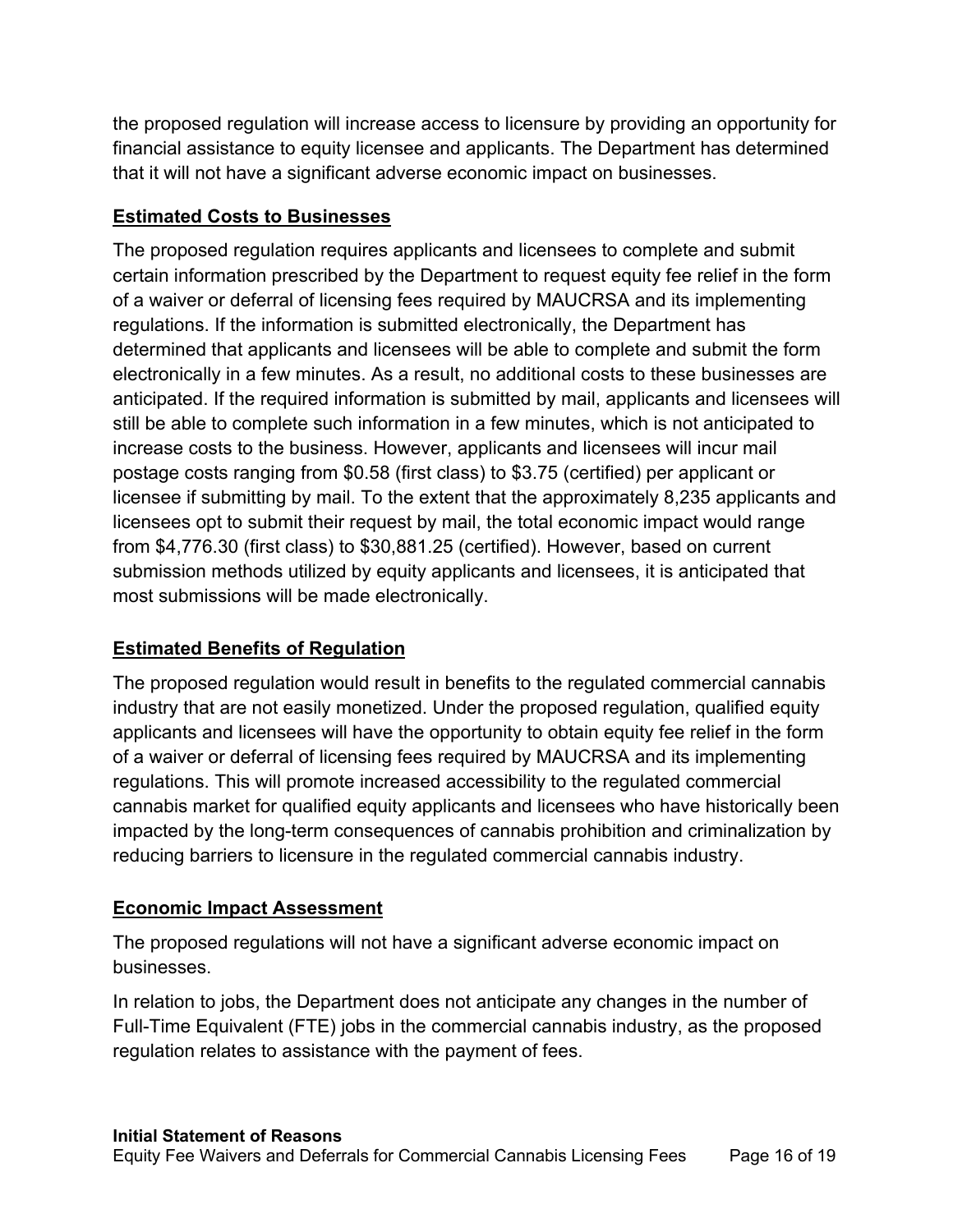The proposed regulations would affect approximately 8,235 businesses that are applicants or licensees with the Department. Approximately 55% of these businesses (4,579) are estimated to meet the criteria for being classified as a small business. As described above, the proposed regulation requires licensees to complete and submit certain information prescribed by the Department to request equity fee relief. However, based on current submission methods utilized by equity applicants and licensees, it is anticipated that most submissions will be made electronically. Thus, such applicants or licensees will not incur any costs for the submittal of their requests for equity fee relief.

The proposed regulations are not expected to create or eliminate businesses. Rather, the proposed regulations may encourage expansion of existing licensees or encourage existing businesses to enter the legal commercial cannabis market. The proposed regulations would not affect the ability of businesses in the State to compete.

The proposed regulations would not affect worker safety. However, the proposed regulations would provide benefits to the State's environment that are not monetized. This may include encouraging more cannabis businesses to enter or remain in the licensed market. To the extent that unlicensed cannabis operations can cause negative environmental impacts, the proposed regulations would provide indirect benefits to the Sate's environment. In addition, California residents could benefit from the increased availability of tested and regulated commercial cannabis that is introduced to the supply chain.

### **Fiscal Effect on State Government**

The proposed regulations govern equity applicants and licensees who wish to obtain a fee waiver or fee deferral from the Department, while implementing the statutory requirement for the Department to process requests submitted by such equity applicants and licensees. Processing a request for equity fee relief includes reviewing and analyzing information provided in support of the request, as well as application and licensure materials from the Department's cannabis licensing system to determine whether an equity applicant or licensee is eligible for a fee waiver or fee deferral under the Department's fee waiver program. Through the budget process, the Department has already received budget allocations for the costs associated with the administration of the program.

The proposed regulation requires certain information to be submitted by the equity applicant or licensee requesting a fee waiver or deferral from the Department; this will assist the Department in processing requests as required by the statute but does not alter the Department's workload created by statute. Moreover, the proposed regulation provides clarification regarding the payment terms of fee deferrals granted by the Department; this will ensure that qualified equity applicants may spread their license fee payments over a specified period of time, while ensuring all required fees are still

### **Initial Statement of Reasons**

Equity Fee Waivers and Deferrals for Commercial Cannabis Licensing Fees Page 17 of 19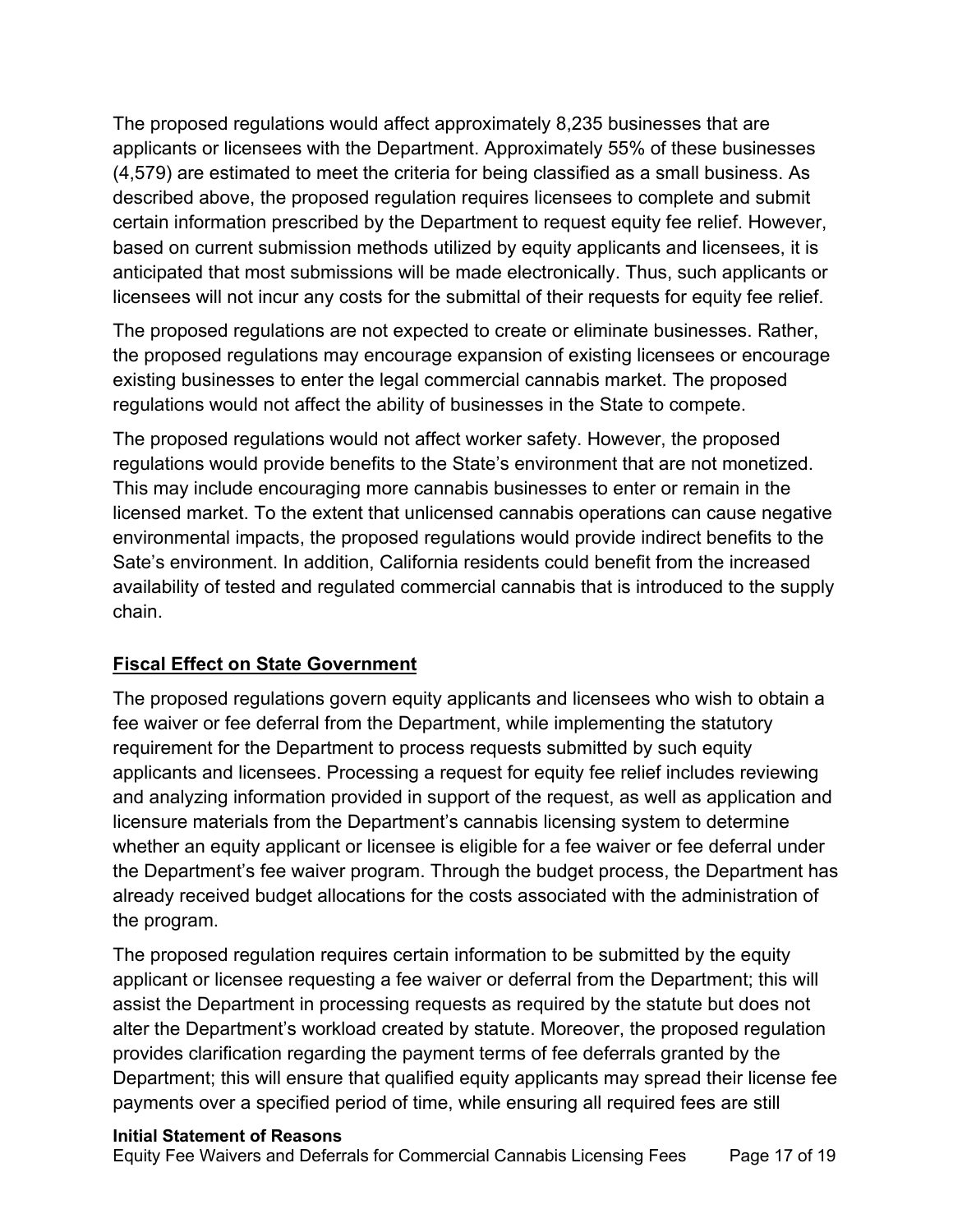remitted to the Department as required by MAUCRSA. However, simply allowing for fees to be paid at a later date does not alter the Department's workload. Thus, there is no fiscal effect on state government as a result of the proposed regulation.

### **Disclosures Regarding the Proposed Action**

The Department has made the following initial determinations:

Local mandate: There will be no local mandate.

Cost to any local agency or school district requiring reimbursement pursuant to Gov. Code section 17500, et seq.: None.

Any other non-discretionary cost or savings imposed upon local agencies: None.

Cost or savings to any state agency: The Department's staff workload associated with the additional operational activities created by these regulations can be absorbed by existing staff.

Any costs or savings in federal funding to the state: None.

Effect upon housing: There is no effect on housing.

# **Specific Technologies or Equipment**

None.

# **Consideration of Alternatives**

No reasonable alternative to the regulatory proposal would be either more effective in carrying out the purpose for which the action is proposed or would be as effective or less burdensome to affected private persons and equally effective in achieving the purposes of the regulation in a manner that ensures full compliance with the law being implemented or made specific.

Set forth below are the alternatives which were considered and the reasons each alternative was rejected:

- 1. Option 1: Not adopt the regulation. This alternative was rejected because BPC section 26249 requires the Department to develop and implement a program to provide waivers and deferrals for required licensing fees. If the Department does not adopt the regulation, there will be no specific process for applicants and licensees to follow to qualify for waivers or deferrals of required fees and the Department will not fulfill its statutory mandate.
- 2. Option 2: Do not require a written equity fee relief request from an applicant or a licensee. This alternative was rejected because BPC section 26249 requires that